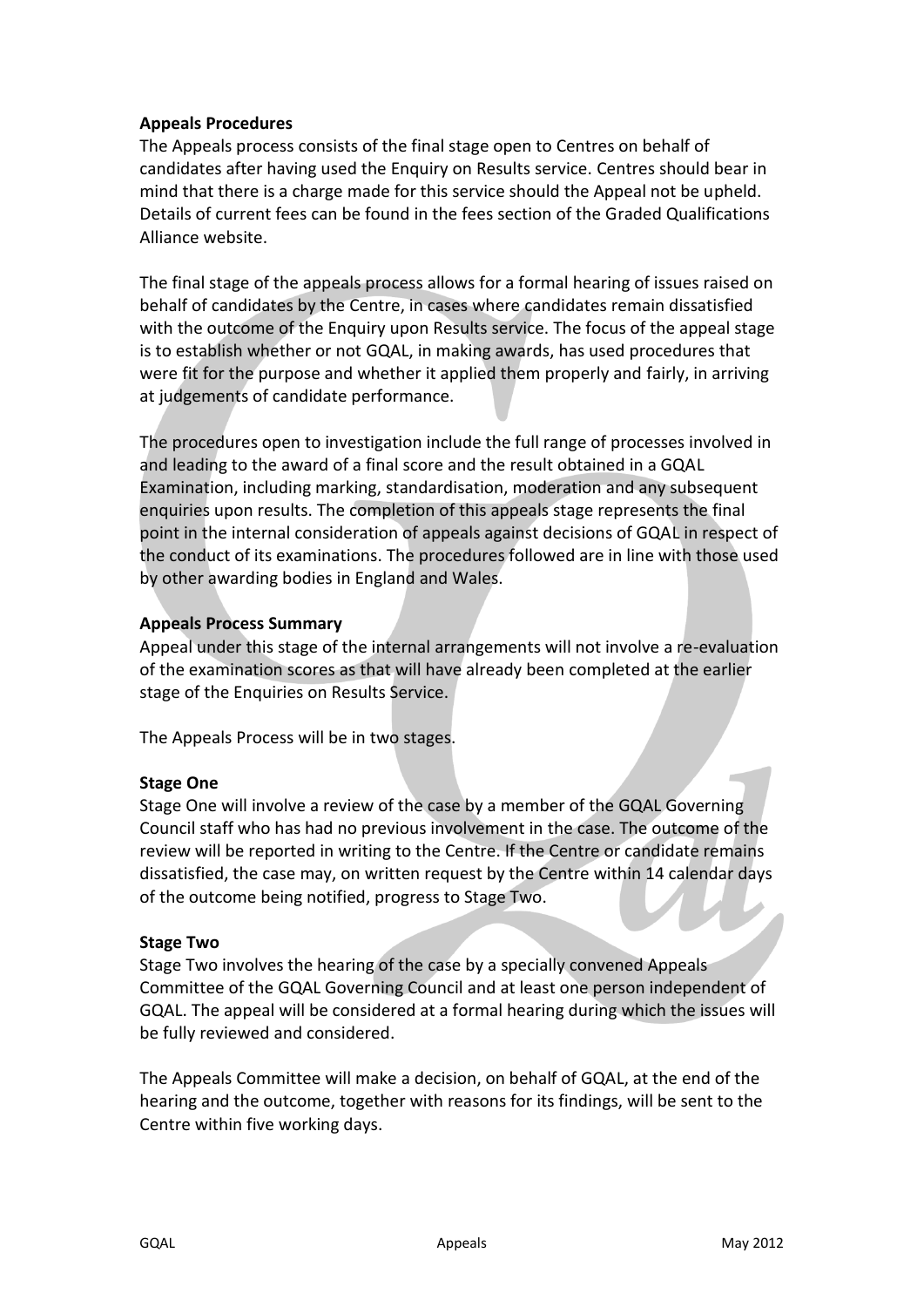## **Further detail:**

## **Stage One**

Appeals must be submitted, in writing, by the Centre to the General Secretary of GQAL within 14 calendar days of the date on which notification of the final outcome of the Enquiry upon Results is received by the Centre. Written communication in the form of FAX transmission or e-mail is acceptable provided proof of validation of the communication by the Principal is provided, eg by the use of headed paper.

Formal notification of the intention to appeal should include the following information:

(a) Name(s) and PIN number(s) of candidate(s);

(b) Grades;

(c) Date of Independent Assessment;

(d) Simple statement of the reason(s) for making the appeal; and

(e) Full description of the reason for appeal.

Where the Centre considers that a common issue applies to a number of candidates from the centre, a joint application for those candidates should be made. Receipt of this notification will be acknowledged in writing.

At Stage One a review of the case by a member of GQAL Governing Council staff who has had no previous involvement will be made. The outcome of the review will be reported in writing to the Centre. The review may confirm the award made by the GQAL or may require the GQAL staff (including the assessment team) to take appropriate remedial action and/or may involve broader recommendations being made to GQAL as a whole.

### **Stage Two**

If the Centre remains dissatisfied following the outcome of Stage One of the Appeal Procedure, a written request to proceed to Stage Two should be made within 14 calendar days to the General Secretary of GQAL. At this time the Centre should indicate the names of those who will represent the Centre and Candidate(s) and provide such information and evidence as the Appeals Committee may require. At the same time, relevant officers of the Council (including members of the assessment teams, if appropriate) will be asked to provide documents in support of their view.

Normally the Centre will be asked to provide not more than two representatives whose role will be to set out the basis of the appeal on behalf of the candidate(s) and not more than two witnesses to give supporting statements or other evidence in relation to the case being made. GQAL will also be asked to nominate not more than two officers to present its views and may also nominate up to two witnesses. The General Secretary of GQAL will collate all of this information and make it available to the centre, to GQAL officers and to panel members in advance of the date of the hearing.

# **At the Hearing**

The hearing will be conducted by a Vice-Chair of the Governing Council, who will be a member of the Appeals Committee panel and will have a casting vote. The